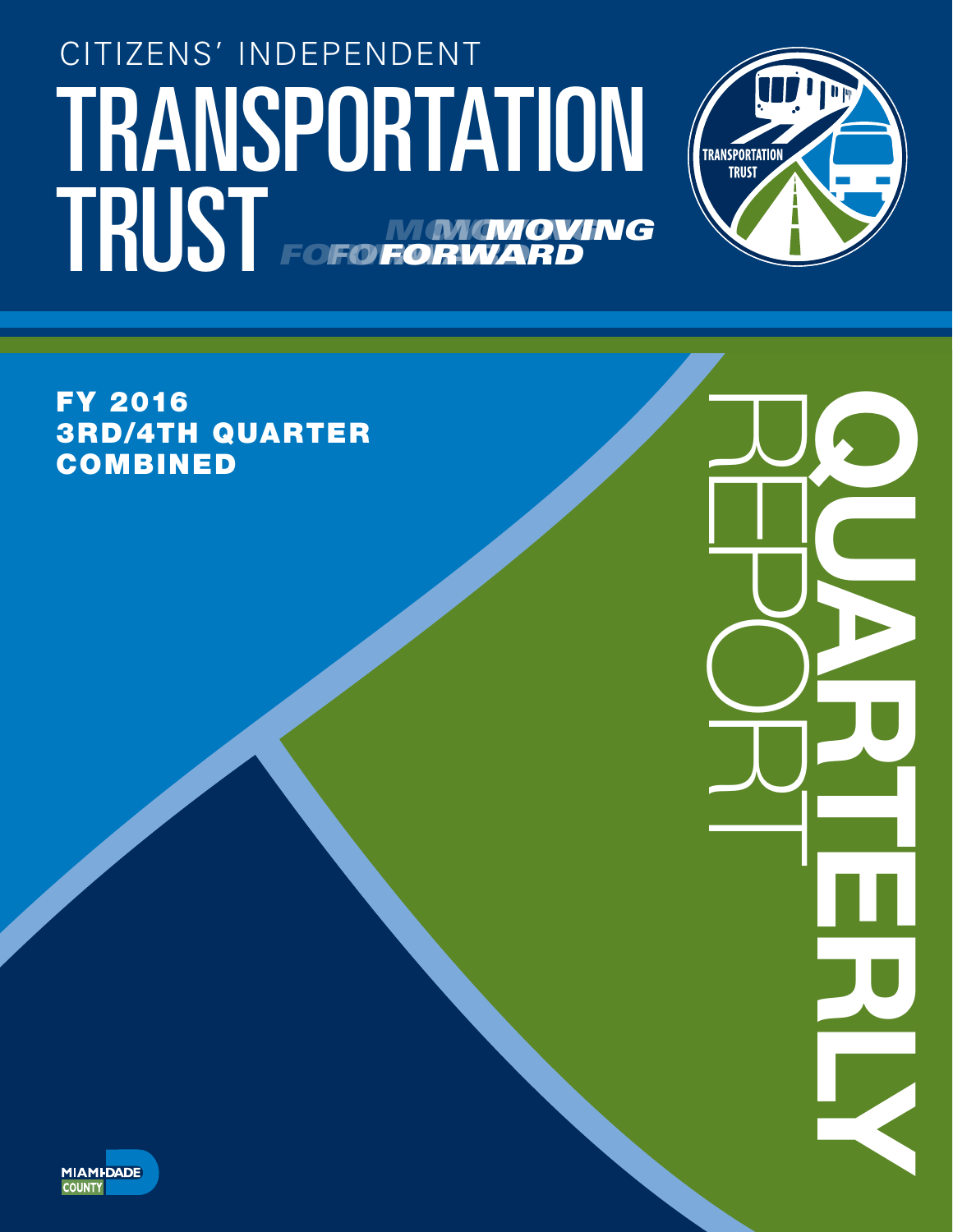

## **External Overview**

This report is presented by the Citizens' Independent Transportation Trust (Transportation Trust) with information pertaining to oversight of the Charter County Transportation Surtax Funds (Surtax) and implementation of the People's Transportation Plan (PTP) for the period July 1, 2016 –September 30, 2016.

The Transportation Trust works closely with members of the Board of County Commissioners (BCC), the County administration, staff at Miami-Dade Department of Transportation and Public Works (DTPW) and municipal officials to insure proper expenditure of PTP funds.

The Transportation Trust elected new officers in the 4th quarter. Hon. Anna Lightfoot-Ward Ph.D. was elected Chairperson, Glenn Downing, CFP ® is now the First Vice-Chairperson and Joe Curbelo serves as Second Vice-Chairperson.



*Hon. Anna Lightfoot-Ward, Ph.D. Chairperson*



*Glenn Downing, CFP ® First Vice-Chairperson*



*Joseph Curbelo Second Vice-Chairperson*

The Trust also appointed new Chairpersons for its standing committees. Oscar J. Braynon of Commission District 1 is the new Chairperson of the Municipal Coordination Committee, Miles Moss, P.E. from Commission District 10 is Chairperson of the Project and Financial Review Committee, Alfredo Holzman who was appointed to the Trust by Mayor Carlos Gimenez is Chair of the Community Outreach Committee and Glenn Downing ® leads the Strategic and Financial Planning committee.

Counted among the projects funded by the PTP since it was enacted in 2002 is construction of the Orange Line, the new 2.4 mile Metrorail extension to Miami International Airport. In addition, Surtax dollars have added new buses, many of which are eco-friendly hybrid vehicles, to the Metrobus fleet and new Metromover cars have been purchased and are in operation. The Easy Card Automated Fare Collection System has been fully implemented and is in operation on the Metrobus and Metrorail fleets featuring user-friendly customer convenience and enhanced ridership data collection.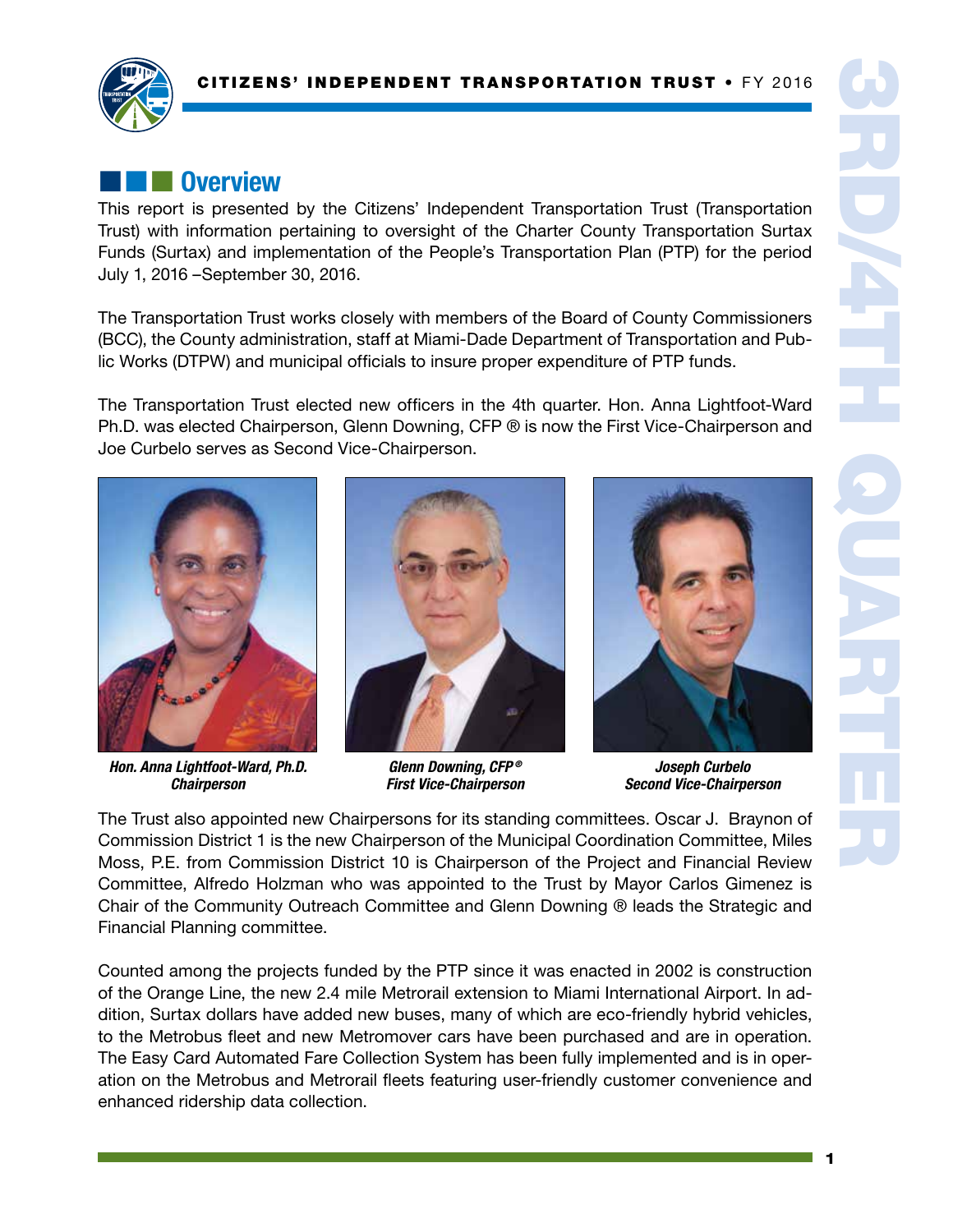

The Transportation Trust authorized \$375 million dollars in Surtax funds to purchase a new fleet of 136 Metrorail vehicles. Those are currently being assembled at the Hitachi USA Rail facility located in Medley, Florida. The production of the vehicles will continue until the first half of 2019 with final delivery targeted in 2024 which includes a 5-year warranty period.

The cities participating in the PTP Municipal Transportation Program have implemented a number of road improvements and transit projects including successful bus circulator systems serving twenty-seven (27) municipalities.

Investment of Surtax funds in Miami-Dade County's public roadway system has resulted in marked improvement in commute time, driver convenience and safety. More than 300 miles of roads have been improved, flashing and dynamic feedback signals have been installed in school zones, mobility accommodations for the disabled have been added, Internally Illuminated Street Name Signs (IISNS) have been installed at signalized intersections and the countywide traffic signalization system has been upgraded with the Advanced Traffic Management System (ATMS).

Listings of previous and life-to-date accomplishments and other information on the Transportation Trust and the PTP are available at www.miamidade.gov/citt.

## ¢¢¢ Transportation Trust Member and Staff Updates

#### Transportation Trust Member Participates in Groundbreaking Ceremony

Transportation Trust Chair-elect Hon. Anna E. Lightfoot Ward, Ph.D. participated in the groundbreaking ceremony for the PTP funded roadway improvement project along NE 2nd Avenue from NE 20th Street to NE 91 Street. This project is listed in the original PTP and includes roadway reconstruction, new stormwater system, sidewalks, curb and gutters, on-street parking, pavement markings, signage, signalization, decorative lighting, and landscaping. The Transportation Trust approved a contract award in the amount of \$10,303,400.00 in surtax funding toward completion of this phase of the project.



## Transportation Trust Member Speaks at Ceremony for Unveiling of Updated Traffic Control Center

Vice-Chairperson Glenn Downing spoke on behalf of the Trust at the unveiling ceremony for the newly-renovated Miami-Dade Traffic Control Center (TCC). The TCC is part of the Advanced Transportation Management System and one of the original projects in Exhibit 1 of the PTP. The TCC has been upgraded and modernized to provide

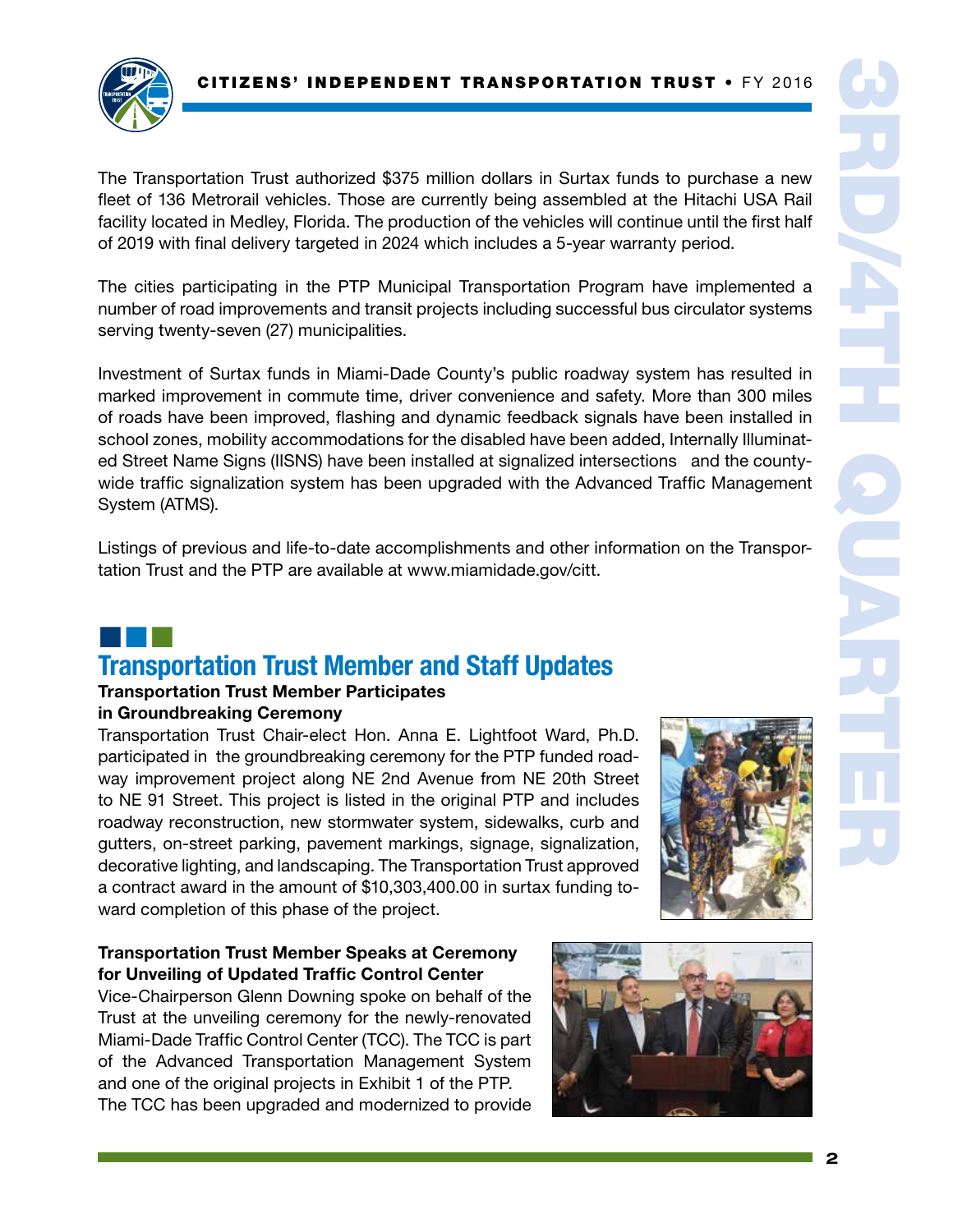

increased technology and modern traffic management tools. The Trust has conducted ongoing oversight of this project receiving quarterly updates from project staff. Because of the PTP, Miami-Dade County now has a traffic control facility that will meet the community's transportation needs well into the future.

#### Transportation Trust Welcomes a New Member

Elijah "Eli" Stiers, Esq. was sworn in as the newest member of the Transportation Trust. He is a local attorney and was appointed by the Miami-Dade County League of Cities.

#### Transportation Trust Meetings

The Transportation Trust meets on a regular basis to fulfill its statutory responsibility to "monitor, oversee, review, audit and investigate" expenditure of Surtax funds and implementation of the PTP. The full Transportation Trust met three (3) times during the 4th quarter and the



*Elijah Stiers, Esq.*

Joint Committee held three (3) meetings to consider and act on contracts and reports.

Transportation Trust was a sponsor of the 2016 Greater Miami Chamber of Commerce Goals Conference. The theme of the conference was "Make an Impact" and the Trust sponsored the Transportation Impact Panel. Executive Director Charles Scurr provided an overview of



CITT activities and the PTP focusing on the development of PTP 2.0 and the Trust's commitment to be a major funding partner of the Strategic Miami Area Rapid Transit Plan. Panelists included Commissioner Esteban Bovo, Jr. Chairman of the Transit and Mobility Services Committee, representatives from the Florida Department of Transportation, the Miami-Dade Metropolitan Planning Organization and All Aboard Florida.

#### Ethics Training

The Miami-Dade Commission on Ethics and Public Trust conducted a workshop on ethics requirements for Transportation Trust members. The training covers topics such as the Government in the Sunshine Law, conflict of interest, financial disclosure and the Code of Ethics Ordinance. It is updated annually and Trust members received a certificate from the Ethics Commission for completing the session.



*Government in the Sunshine Law, conflict of interest, financial disclosure and the Code of Ethics Ordinance. It is updated annually and Trust members received a certificate from the Ethics Commission for completing the session.*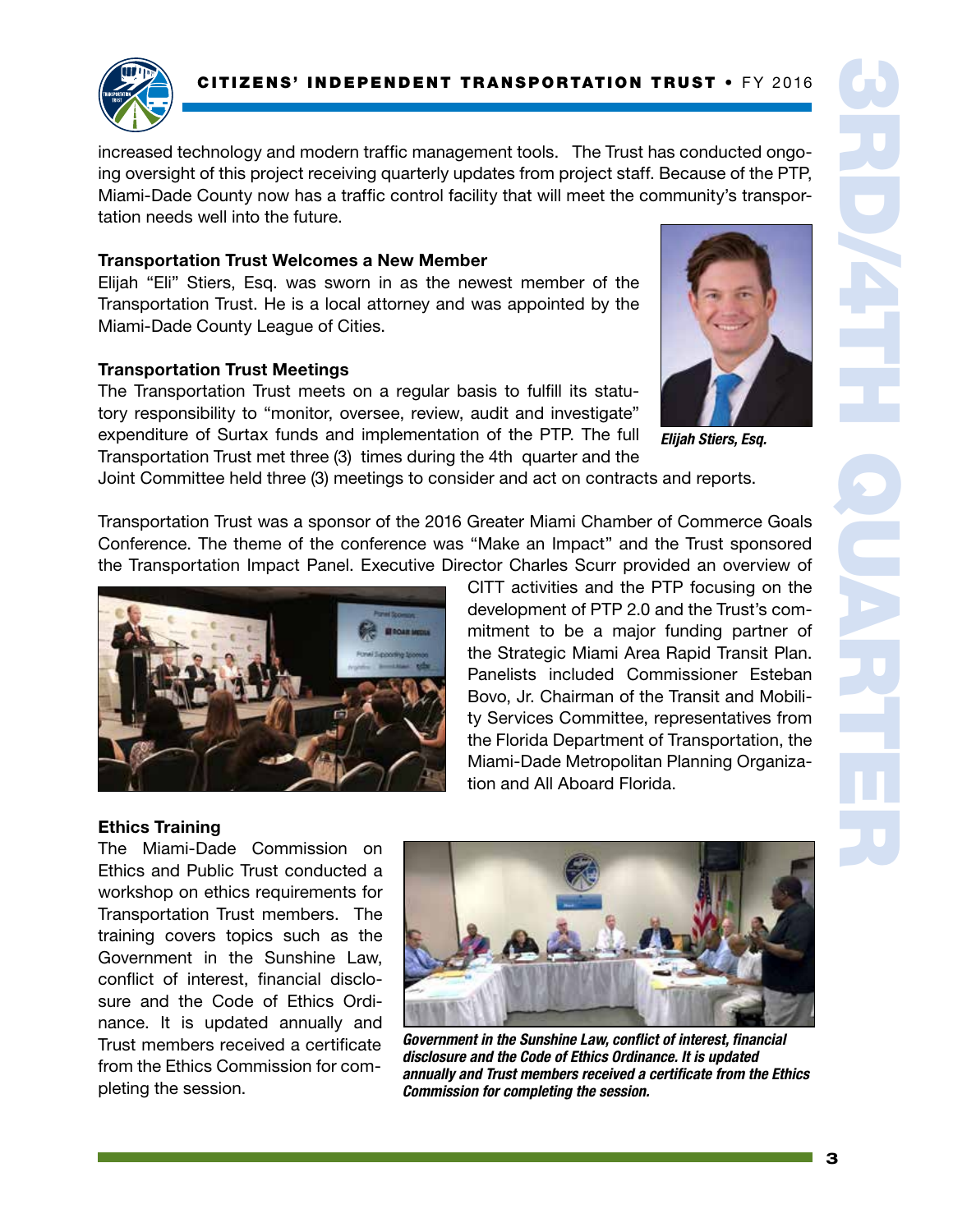

#### Transportation Trust Staff Meets with Hitachi Rail USA Officials

The Trust Executive Director met with Department of Transportation and Public Works (DTPW) staff and top officials from Hitachi Rail USA to review progress on final assembly of the PTP

# **HITACHI** Inspire the Next

funded Metrorail fleet currently underway at the facility in Medley, Florida. The new fleet consists of 136 modern heavy rail vehicles that are expected to be in revenue service by 2019. Also at the meeting was staff from the Miami-Dade Communications Department currently develop-

ing production plans for a video of the assembly and testing process. When completed, the video will be broadcast to the public through online streaming and social media as part of the Trust's ongoing outreach activities.

#### Transportation Trust Participates in the Atlanta Beltline Workshop

Transportation Trust staff participated in the workshop presented by Commissioner Rebeca Sosa on the development of the Atlanta Beltline. This project is similar to urban trail projects currently being studied in Miami-Dade County including The Underline and Ludlum Trail.



## ¢¢¢

## Transportation Trust Resolutions

The Transportation Trust originates resolutions to express its position on important issues and to provide guidance, insight and opinions to the Board of County Commissioners (BCC). Resolutions approved during the quarter are:

Resolution by the Citizens' Independent Transportation Trust amending the 2016-17 Transportation Trust Strategic Objectives (CITT)

Resolution by the Citizens' Independent Transportation Trust (CITT) approving the submittal of the proposed FY 2016-17 budget; providing an effective date (CITT)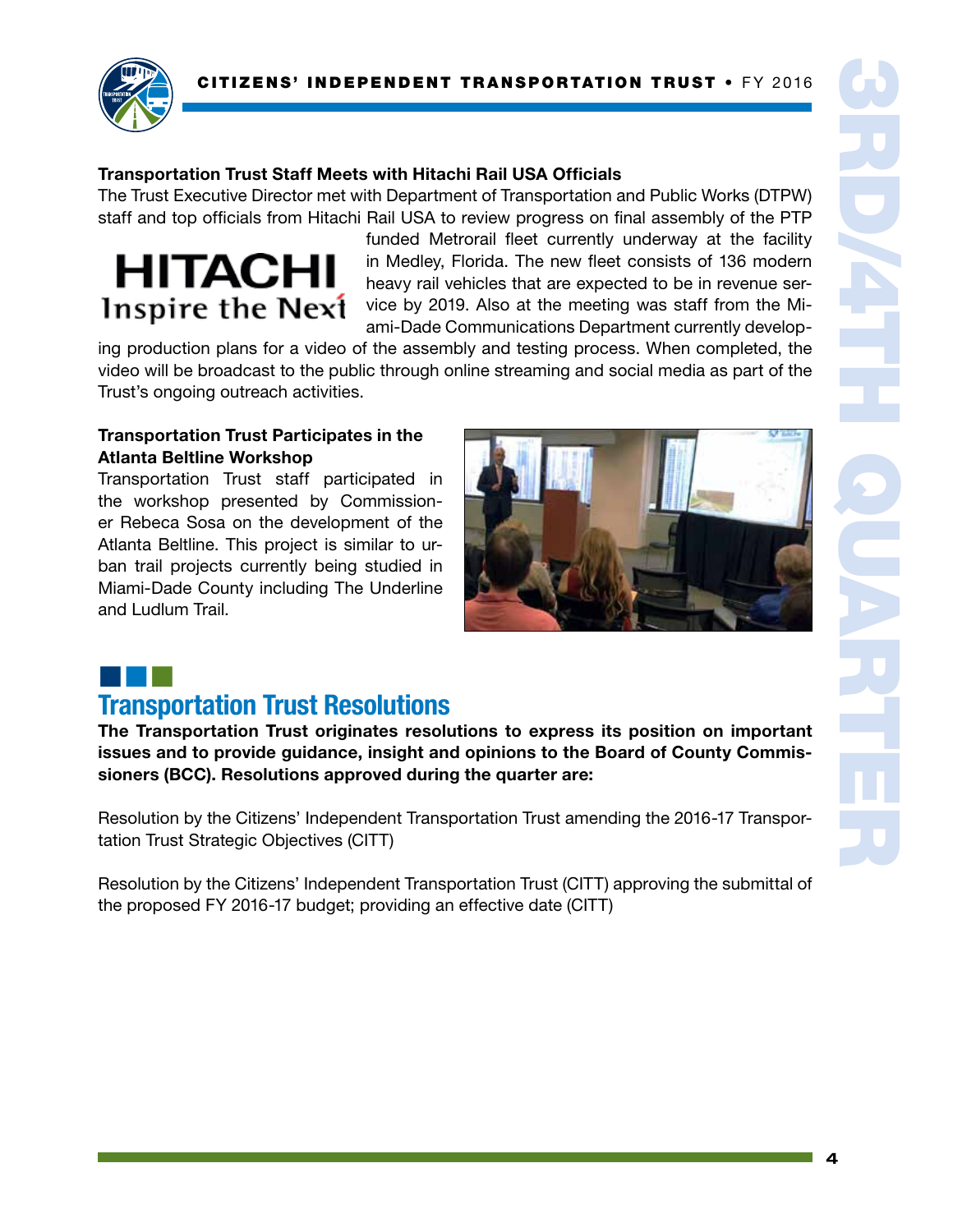

## ¢¢¢ Contracts Approved by the Transportation Trust

A major responsibility of the Transportation Trust is to review contracts requesting Transportation Surtax funding for projects listed in the 5 Year Implementation Plan of the People's Transportation Plan (5 Year Plan). These contracts are initiated by the Miami-Dade Department of Transportation and Public Works (DTPW) and are reviewed by staff at the Office of the Citizens' Independent Transportation Trust (OCITT) before they are voted on by the Transportation Trust members. The following contracts were approved this time period:

Resolution by the Citizens' Independent Transportation Trust recommending the Board of County Commissioners (BCC) authorize additional expenditure authority in a total amount up to \$1,600,000.00 for Prequalification Pool No. RTQ-00140 for purchase of specialty printed products and mechanical binding services for the Department of Transportation and Public Works; and authorizing the County Mayor or County Mayor's designee to solicit pricing, award contracts, exercise all provisions of the solicitation documents and any resulting contracts pursuant to Section 2-8.1 of the County Code and Implementing Order 3-38, and add vendors to the pool at any time, subject to ratification by the Board on a bi-annual basis (DTPW BCC Legislative File No. 160500)

Resolution by the Citizens' Independent Transportation Trust recommending the Board of County Commissioners (BCC) approve the terms and authorize the execution of a Transporta-



tion Disadvantaged Trust Fund Trip and Equipment Grant agreement with the Florida Commission for the Transportation Disadvantaged in an amount up to \$6,600,000.00; authorizing the County Mayor, County Mayor's designee or the Miami-Dade County Department of Transportation and Public Works di-

rector to furnish the Florida Commission for the Transportation Disadvantaged with additional information which may be required; and authorizing expenditure of local matching funds of ten percent of total project cost (DTPW BCC Legislative File No. 160579)

Resolution by the Citizens' Independent Transportation Trust approve terms of and authorize the County Mayor, County Mayor's designee or Miami-Dade Department of Transportation



and Public Works director to execute a Supplemental Joint Participation Agreement #2 with the state of Florida Department of Transportation to amend the description of the Northeast Transit Hub Enhancements Project at the Aventura Mall (Phase II), and authorizing receipt and expenditure of any additional funds should they become available (DTPW BCC Legislative File No. 160720)

Resolution by the Citizens' Independent Transportation Trust recommending the Board of County Commissioners (BCC) award a Professional Services Agreement with URS Corporation Southern to provide design services for State Road 836 Express Bus Service Park & Ride/ Bus Terminal, Contract No.: CIP097-CT1-TR14, in an amount not to exceed \$1,273,596.27 and authorizing the County Mayor or County Mayor's designee to execute same; and authorizing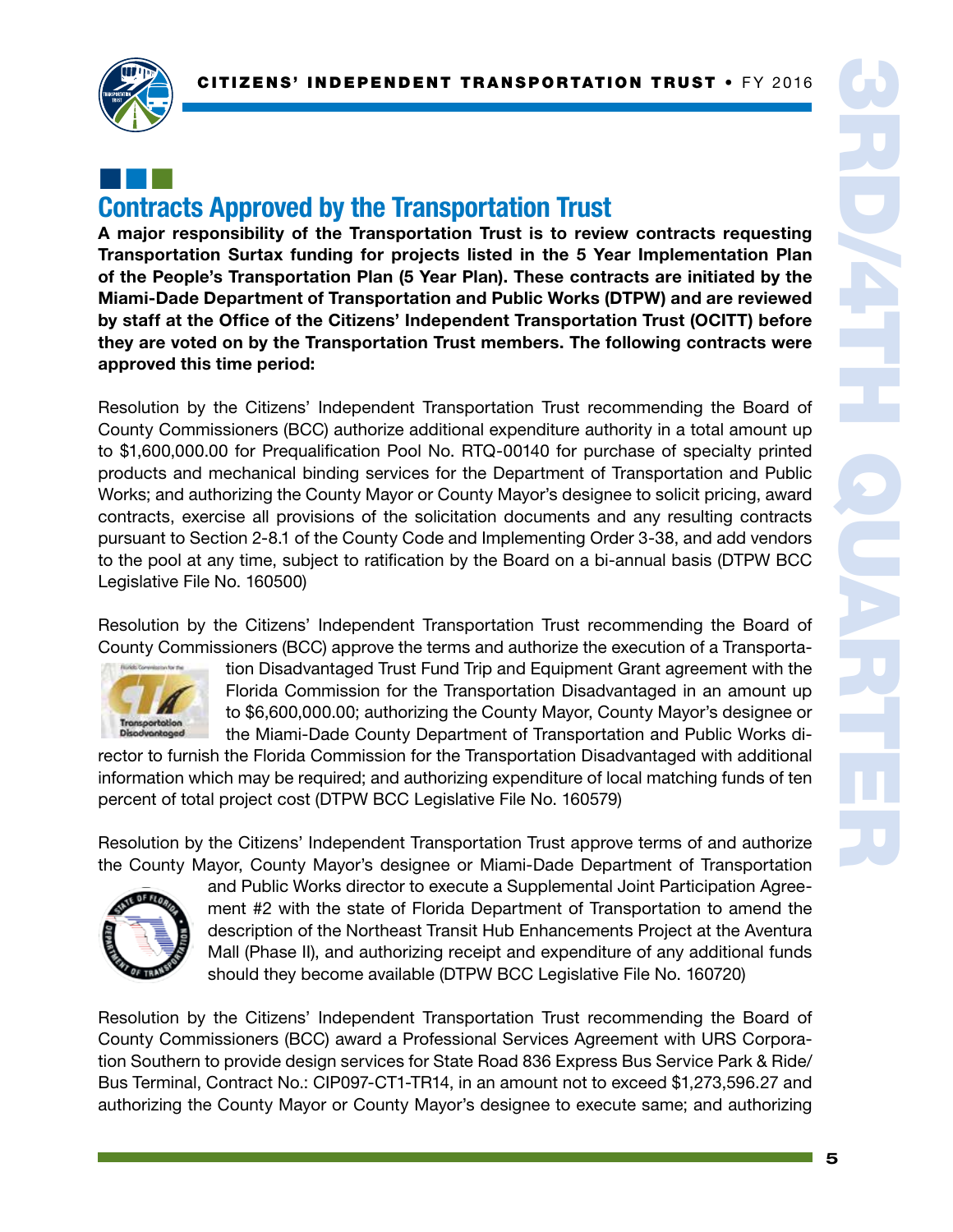

the use of Charter County Transportation Surtax Funds for such purposes (DTPW - BCC Legislative File No. 160713)

Resolution by the Citizens' Independent Transportation Trust recommending the Board of County Commissioners (BCC) approve and authorize the use of up to \$3,748,977.11 in Charter County Transportation Surtax Funds for push-button contracts awarded under the Miscellaneous Construction Contract 7360 Plan (DTPW BCC Legislative File No. 160714)

Resolution by the Citizens' Independent Transportation Trust recommending the Board of County Commissioners (BCC) approve execution of a Local Agency Program agreement be-



tween Miami-Dade County and the Florida Department of Transportation to provide the County with up to \$19,159.00 in Safe Routes to School Program Funds; authorizing the County Mayor or County Mayor's designee to exercise the provisions contained therein; and autho-

rizing the use of Charter County Transportation Surtax Funds for such purposes (DTPW BCC Legislative File No. 160711)

Resolution by the Citizens' Independent Transportation Trust recommending the Board of County Commissioners (BCC) approve execution of a Local Agency Program agreement between Miami-Dade County and the Florida Department of Transportation to provide the County with up to \$146,885.00 in Safe Routes to School Program funds; authorizing the County Mayor or County Mayor's designee to exercise the provisions contained therein; and authorizing the use of Charter County Transportation Surtax Funds for such purposes (DTPW BCC Legislative File No. 160712)

Resolution by the Citizens' Independent Transportation Trust recommending the Board of County Commissioners (BCC) approve execution of a Local Agency Program agreement between Miami-Dade County and the Florida Department of Transportation to provide the County with up to \$20,190.00 in Safe Routes to School Program funds; authorizing the County Mayor or County Mayor's designee to exercise the provisions contained therein; and authorizing the use of Charter County Transportation Surtax Funds for such purposes (DTPW BCC Legislative file No. 160717)

Resolution by the Citizens' Independent Transportation Trust recommending the Board of County Commissioners (BCC) approve execution of a Local Agency Program agreement be-



tween Miami-Dade County and the Florida Department of Transportation to provide the County with up to \$154,785.00 in Safe Routes to School Program funds; authorizing the County Mayor or County Mayor's designee to exercise the provisions contained therein; and authorizing the use of Charter County Transportation Surtax Funds for such purposes (DTPW BCC Legislative File No. 160715)

Resolution by the Citizens' Independent Transportation Trust (CITT) recommending the Board of County Commissioners (BCC) authorize additional time of five years and expenditure au-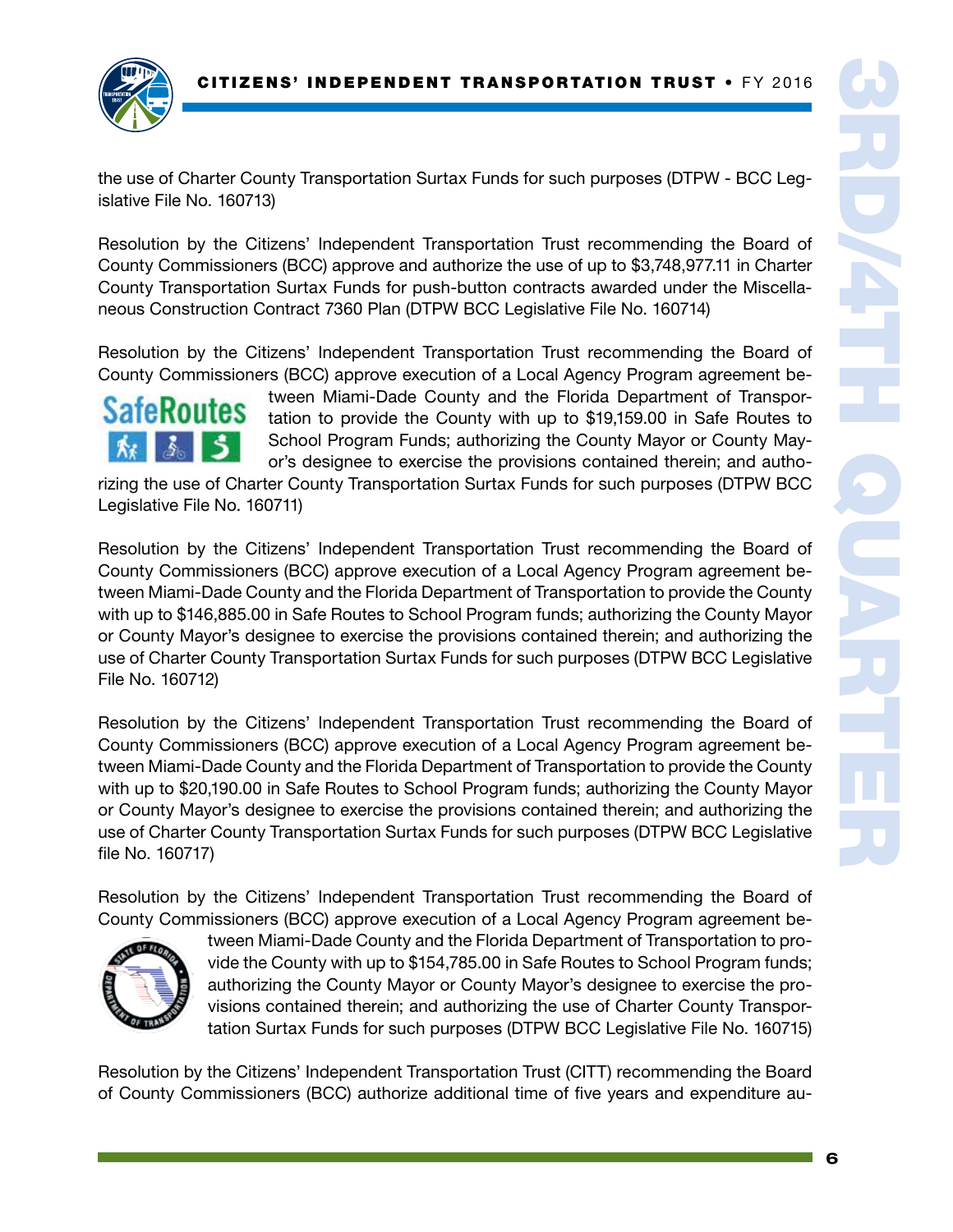

thority in a total amount up to \$112,644,000 for Prequalification Pool No. 9418-0/16 for purchase of equipment, components, parts and services for Metrorail and Metromover and other rail vehicles and rail systems for the Department of Transportation and Public Works; and authorizing the County Mayor or County Mayor's designee to solicit pricing, award contracts, exercise all provisions of the solicitation documents and any resulting contracts pursuant to Section 2-8.1 of the County Code and Implementing Order 3-38, and add vendors to the pool at any time, subject to ratification by the Board on a bi-annual basis; and authorizing the use of Charter County Transportation Surtax Funds in an amount up to \$44,022,000.00 (DTPW BCC Legislative File No. 160423)

Resolution by the Citizens' Independent Transportation Trust recommending the Board of County Commissioners (BCC) approve award of the Non-Exclusive Professional Services Agreement in the amount not to exceed \$1,650,000.00 to T. Y. LIN International, Inc. for Florida Department of Transportation Local Agency Program compliance services for the Department of Transportation and Public Works Project Numbers 20120004 and 20130202 along NW 74 street, Contract Number 20140159; and authorizing the County Mayor or County Mayor's designee to execute the agreement; and authorizing the use of Charter County Transportation Surtax Funds for such purposes (DTPW BCC Legislative File No. 160955)

Resolution by the Citizens' Independent Transportation Trust recommending the Board of County Commissioners (BCC) approve award of the Non-Exclusive Professional Services



Agreement in the amount not to exceed \$434,500.00 to T. Y. LIN International, Inc. for Florida Department of Transportation Local Agency Program compliance services for various Safe Route to Schools projects, Contract Number 20150037; and authorizing the County Mayor or

County Mayor's designee to execute the agreement; and authorizing the use of Charter County Transportation Surtax Funds for such purposes (DTPW BCC Legislative File No. 160957)

Resolution by the Citizens' Independent Transportation Trust recommending the Board of County Commissioners (BCC) authorizing certain settlement in the amount of \$36,791.90 in County eminent domain proceedings by County Attorney in connection with the acquisition of land referred to as Parcel 13 for the right-of-way needed for improvements along SW 157 Avenue from SW 152 Street to SW 184 Street and authorizing the use of Charter County Transportation Surtax Funds (DTPW)

Resolution by the Citizens' Independent Transportation Trust recommending the Board of County Commissioners (BCC) authorizing certain settlement in the amount of \$15,000.00 in county eminent domain proceedings by County Attorney in connection with the acquisition of land referred to as Parcel 15 for the right-of-way needed for improvements along SW 157 Avenue from SW 152 Street to SW 184 Street and authorizing the use of Charter County Transportation Surtax Funds (DTPW)

Resolution by the Citizens' Independent Transportation Trust recommending the Board of County Commissioners (BCC) approve terms of and authorize Mayor, Mayor's designee or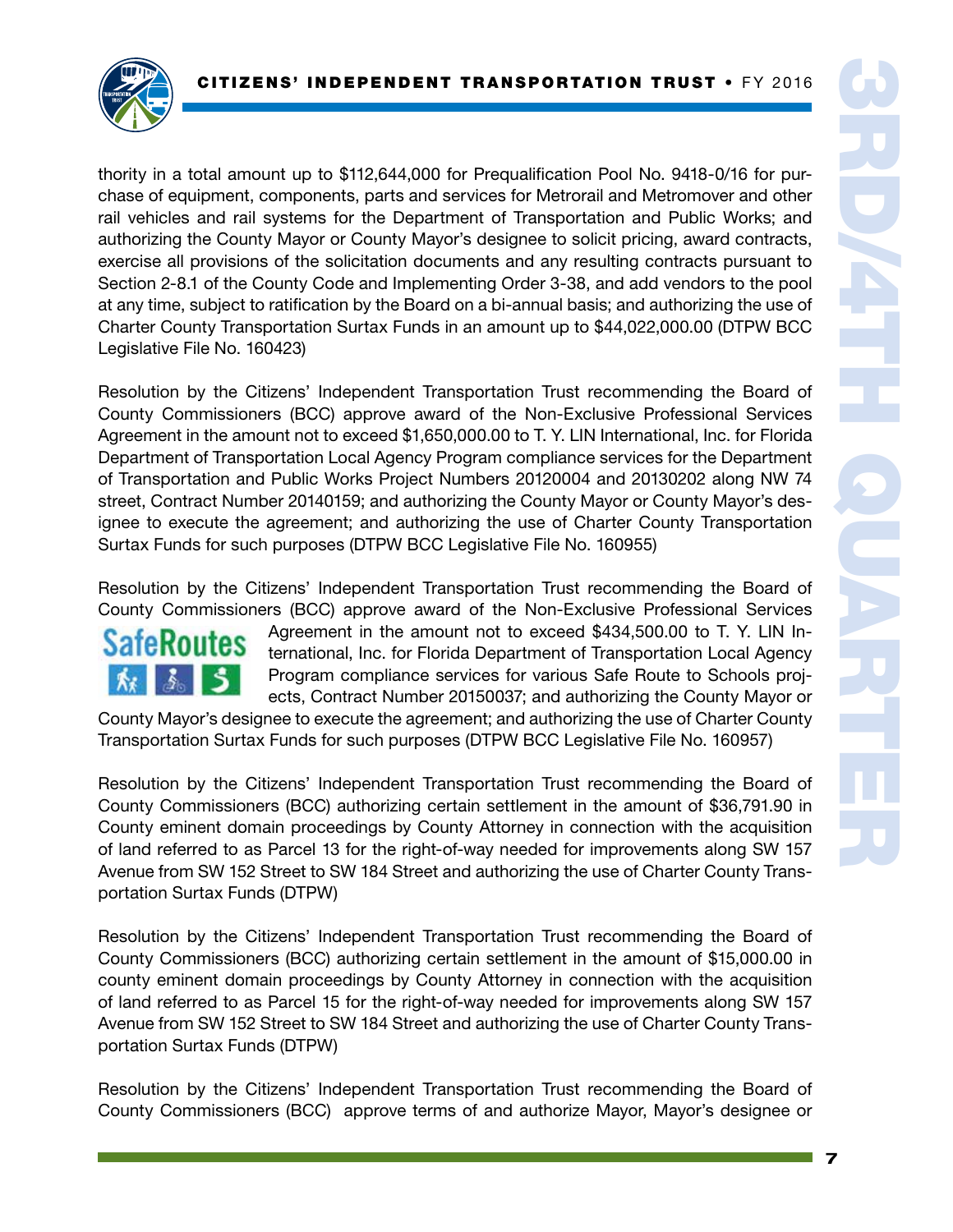

Miami-Dade Transit director to execute a Multi-Year Joint Participation Agreement with the State of Florida Department of Transportation to provide \$5,019,000.00 in County Incentive



Grant Program funding to purchase new buses for the Flagler MAX Enhanced Bus Service with a total cost equal to \$10,038,000.00; authorizing the receipt and expenditure of funds as specified in the agreement; authorizing receipt and expenditure of any additional funds for such purchase as specified in the agreement should they become available; approving the purchase of 60-foot buses

pursuant to Resolution No. R-178-02; and authorizing use of Charter County Transportation System Surtax Funds for such purpose (DTPW- BCC Legislative File No. 161022)

Resolution by the Citizens' Independent Transportation Trust recommending the Board of County Commissioners (BCC) approve a first amendment to the terms of an Interlocal Agree-



ment between Miami-Dade County and South Florida Regional Transportation Authority for the provision of financial support in an amount not to exceed \$13,900,000.00 and further authorizing the disbursement of a portion of the financial support for the payment of costs related to

Tri-Rail Downtown Miami Link Station Improvements at the Miami Central Station incurred prior to the execution of the same; authorizing County Mayor or County Mayor's designee to execute same and exercise provisions contained therein; and authorizing the use of Charter County Transportation Surtax Funds for such purpose (DTPW- BCC Legislative File No. 161069)

Resolution by the Citizens' Independent Transportation Trust (CITT): a) supporting the Strategic Miami Area Rapid Transit (SMART) Plan; (b) reaffirming the commitment of the Trust to par-



ticipate as a major funding partner in the SMART Plan and approving funding for the Project Development and Environment (PD&E) studies in an amount not to exceed \$9,000,000.00 for the East-West (SR

836) Corridor and \$7,000,000.00 for the South Dade Transit Way (US 1) Corridor; and (c) supporting the inclusion of the Trust as voting member of the committees for each corridor

Resolution by the Citizens' Independent Transportation Trust (CITT) recommending the Board of County Commissioners (BCC) authorize additional expenditure authority in a total amount up to \$1,757,000.00 for Prequalification Pool No. 8446-5/17-1 for purchase of construction equipment rental for the Department of Transportation and Public Works; and authorizing the County Mayor or County Mayor's designee to solicit pricing, award contracts, exercise all provisions of the solicitation documents and any resulting contracts pursuant to Section 2-8.1 of the County Code and Implementing Order 3-38, and add vendors to the pool at any time, subject to ratification by the Board on a bi-annual basis (DTPW BCC Legislative File No. 160949)

Resolution by the Citizens' Independent Transportation Trust recommending the Board of County Commissioners (BCC) approves Supplemental Agreement No. 2 with Parsons Transportation Group, Inc., to provide Construction Engineering and Inspection services for Palmetto Station Traction Power Sub-Station, Metrorail Center Control Upgrade, Lehman Yard Rehabilitation and Expansion Phase 1, and Lehman Center Test Track, Contract No. CIP030- CT1-TR09, to extend the contract duration by 428 calendar days and the contract amount by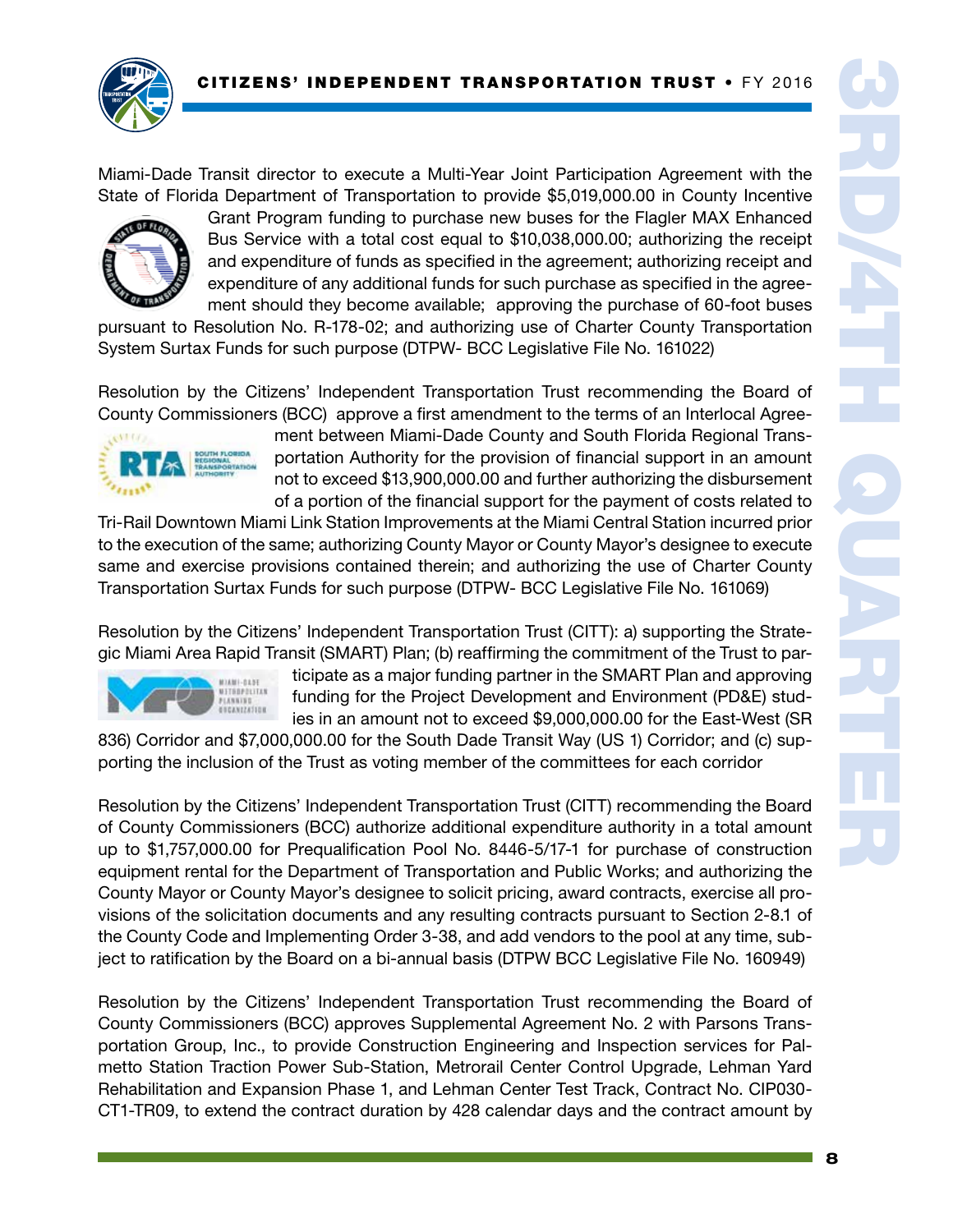

\$600,000.00 and authorizing the use of Charter County Transportation Surtax Funds for such purposes (BCC Legislative File No. 161141)

Resolution by the Citizens' Independent Transportation Trust recommending the Board of County Commissioners (BCC) authorize the County Mayor or the County Mayor's designee to accept an offer to sell property at the negotiated purchase amount of \$4,960.00 for the acquisition of Parcel 3, a property located along SW 137 Avenue, for right-of-way needed for the People's Transportation Plan project entitled Improvements to SW 137 Avenue from Homestead Extension of Florida's Turnpike to US-1, authorizing the County Mayor or County Mayor's designee to perform all acts necessary to effectuate the purchase of the property; and authorizing the use of Charter County Transportation Surtax Funds for such purposes (DTPW BCC Legislative File No. 161142)

Resolution by the Citizens' Independent Transportation Trust recommending the Board of County Commissioners (BCC) declare the acquisition of designated property known as Parcel 108, for right-of-way needed for the People's Transportation Plan project entitled Improvements to SW 137 Avenue from US-1 to SW 200 Street, to be a public necessity; authorizing the County Mayor or the County Mayor's designee and the County Attorney to

take appropriate actions to accomplish acquisition of the subject property in fee simple by purchase from a willing seller; superseding Resolution No.R-529-13; and authorizing the use of Charter County Transportation Surtax Funds (DTPW BCC Legislative File No. 161187)

Resolution by the Citizens' Independent Transportation Trust recommending the Board of County Commissioners (BCC) approve execution of a Local Agency Program supplemental

# **SafeRoutes**

agreement between Miami-Dade County and the Florida Department of Transportation to provide the County with additional funding up to \$30,632.00 in Safe Routes to School program funds; authorizing the County Mayor or County Mayor's designee to exercise the provisions

contained therein; and authorizing the use of Charter County Transportation Surtax Funds for such purposes (DTPW BCC Legislative File No. 161229)

Resolution by the Citizens' Independent Transportation Trust recommending the Board of



County Commissioners (BCC) approve execution of a Local Agency Program supplemental agreement between Miami-Dade County and the Florida Department of Transportation to provide the County with additional funding up to \$74,726.00 in Safe Routes to School program funds; authorizing the County Mayor or County Mayor's designee to exercise the provisions contained therein;

and authorizing the use of Charter County Transportation Surtax Funds for such purposes (DTPW BCC Legislative File No. 161227)

Resolution by the Citizens' Independent Transportation Trust recommending the Board of County Commissioners (BCC) authorize execution of a fourth amendment to an existing contract between Miami-Dade County and Kimley-Horn and Associates to provide additional funding in the amount of \$3,850,000.00 and an additional 5 year period for the People's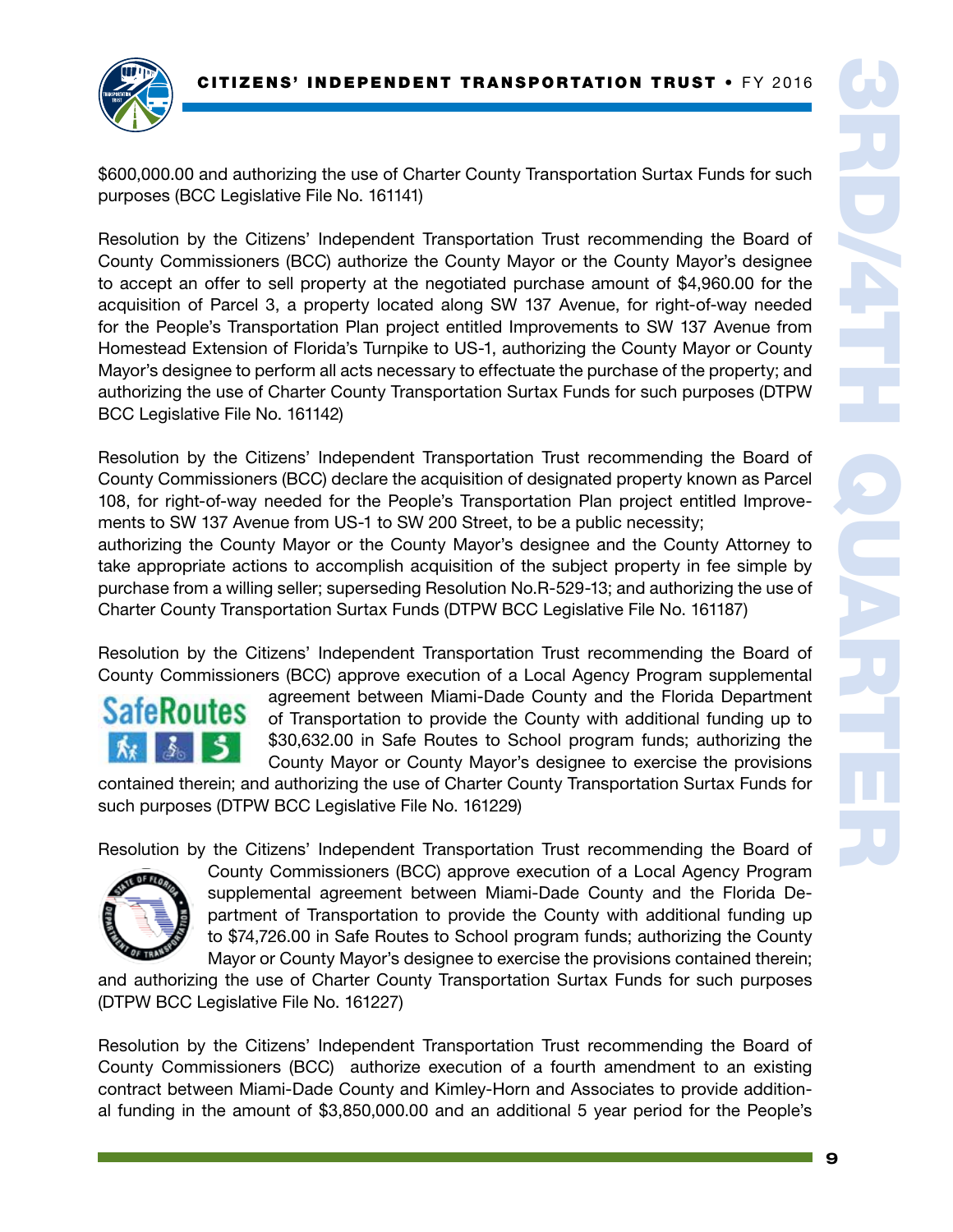

Transportation Plan (PTP) project entitled Advanced Traffic Management System (ATMS); and authorizing the use of Charter County Transportation Surtax Funds for such purposes (DTPW BCC Legislative File No. 161221)

Resolution by the Citizens' Independent Transportation Trust recommending the Board of County Commissioners (BCC) approve a contract award to JVA Engineering Contractor, Inc. in the amount of \$10,303,400.00, for the design-build services for the project entitled People's Transportation Plan (PTP) Roadway Improvements to NE 2 Avenue from NE 69 Street to NE 84 Street; authorizing the use of Charter County Transportation Surtax Funds in the amount of \$9,402,900.00 for such purposes (DTPW BCC Legislative File No. 161214)

Resolution by the Citizens' Independent Transportation Trust recommending the Board of County Commissioners (BCC) approve and authorize the County Mayor or County Mayor's designee to execute a contract in the amount of \$472,816.40 to Straight Ahead Construction, Inc. for the People's Transportation Plan project entitled Oleta River Culvert Extension; authorizing the County Mayor or County Mayor's designee to exercise all provisions of the contract pursuant to Section 2.8.2.7.01 of the County Code and Implementing Order 3-53; and authorizing the use of Charter County Transportation Surtax Funds in the amount of \$313,713.68 for such purposes (DTPW BCC Legislative File No. 161222)

Resolution by the Citizens' Independent Transportation Trust recommending the Board of County Commissioners (BCC), approve the award of Contract No. FB-00337 for the purchase of tire leasing and related services for the Department of Transportation and Public Works; in an amount not to exceed, \$13,539,000.00 over the five-year term, and authorizing the County Mayor or County Mayor's Designee to give notice of this award, issue the appropriate purchase order to give effect to same and exercise all provisions of the contract pursuant to Section 2-8.1 of the County Code and Implementing Order 3-38 (BCC Legislative File No. 161196)

Resolution by the Citizens' Independent Transportation Trust recommending the Board of County Commissioners (BCC), approve award of Contract No. FB-00294D for the provision of external independent auditing services for the transit segment for the Department of Transportation and Public Works an amount not to exceed, \$1,355,000.00 over the initial three-year term, and two, one-year option to renew terms; and authorizing the County Mayor or County Mayor's designee to execute same and exercise all provisions contained therein, including any cancellation, renewal, and extension provisions, pursuant to Section 2-8.1 of the County Code and Implementing Order 3-38 (BCC Legislative File No. 161205)

Resolution by the Citizens' Independent Transportation Trust (CITT) recommending the Board of County Commissioners (BCC), authorize the County Mayor or the County Mayor's designee to accept an offer to sell property at the negotiated purchase amount of \$184,100.00 for the acquisition of Parcel 17, a property located along SW 137 Avenue, for right-of-way needed for the People's Transportation Plan project entitled Improvements to SW 137 Avenue from the Homestead Extension of Florida's Turnpike to US-1, authorizing the County Mayor or County Mayor's designee to perform all acts necessary to effectuate the purchase of the property; and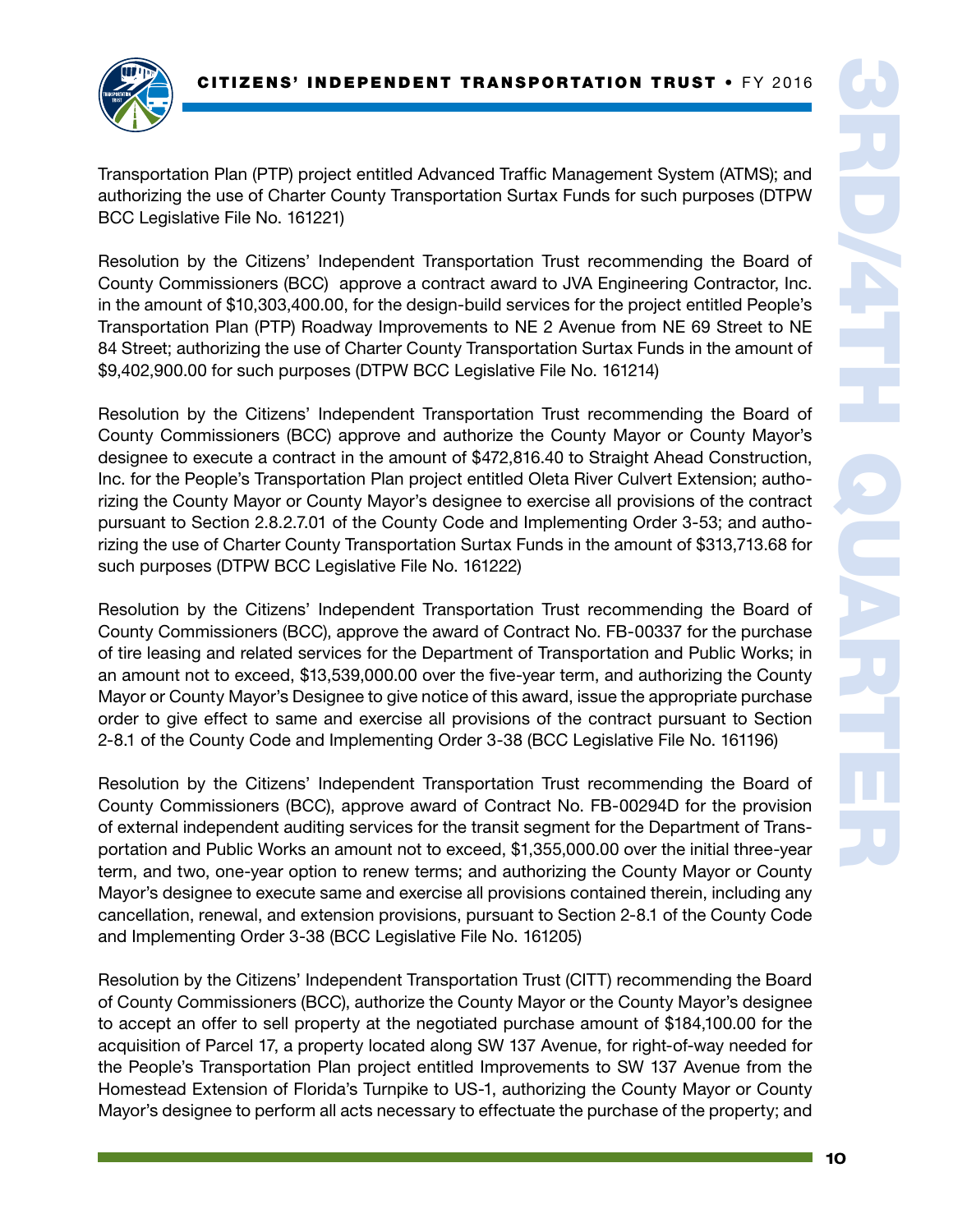

authorizing the use of Charter County Transportation Surtax Funds for such purposes (DTPW BCC Legislative File No. 161549)

Resolution by the Citizens' Independent Transportation Trust (CITT) recommending the Board of County Commissioners (BCC), authorize the County Mayor or the County Mayor's designee to accept an offer to sell property at the negotiated purchase amount of \$16,124.00 for the acquisition of Parcel 41, a property located on SW 216 Street for right-of-way needed for the People's Transportation Plan project entitled Improvements to SW 216 Street from the Florida Turnpike to SW 127 Avenue, authorizing the County Mayor or County Mayor's designee to execute the contract for sale and purchase, to exercise any and all rights conferred therein, and to perform all acts necessary to effectuate the purchase of the property; and authorizing the use of People's Transportation Plan Funds for such purposes (DTPW BCC Legislative File No. 161493)

Resolution by the Citizens' Independent Transportation Trust (CITT) recommending that the Board of County Commissioners (BCC), authorize certain settlement in the amount of \$8,000.00 in County eminent domain proceedings by County Attorney in connection with the acquisition of land referred to as Parcel 28 for the right-of-way needed for the People's Transportation Plan (PTP) project entitled Roadway Improvements to SW 216 Street, from the Florida Turnpike to SW 127 Avenue; and authorizing the use of Charter County Transportation Surtax Funds (CAO/DTPW)

Resolution by the Citizens' Independent Transportation Trust (CITT) recommending the Board of County Commissioners (BCC), authorize approval of a legacy contract for Automated Fare

Collection System Upgrade and Mobile Ticketing Application for the Department of Transportation and Public Works, Contract No. l8481-0/27, to Cubic Transportation Systems, Inc., for an eleven year and six month term in a total amount not to exceed \$33,078,000 and approving terms of and authorizing the County Mayor or County Mayor's designee to execute contract and to exercise all provisions of the contract pursuant to Section 2-8.1 of the

County Code and Implementing Order 3-38; and authorizing Charter County Transportation Surtax Funds in an amount up to \$33,078,000.00 (DTPW BCC Legislative File No. 161704)

Resolution by the Citizens' Independent Transportation Trust (CITT) retroactively approving an Interlocal Agreement between the CITT and Florida International University (FIU) to serve as a



public resource and perform transportation research for the CITT for a term of two years, and authorizes the use of Charter County Transportation Surtax Funds in an amount not to exceed \$200,000.00 (CITT)

Resolution by the Citizens' Independent Transportation Trust (CITT) recommending the Board of County Commissioners' (BCC) approve terms of and authorize the County Mayor or County Mayor's designee to execute a Joint Participation Agreement with the State of Florida Department of Transportation to provide \$1,592,500.00 in Commuter Assistance Program funding for the operation of the Dade-Monroe Express transit service; authorizing the receipt and expenditure of funds as specified in the agreement; and authorizing receipt and expenditure of any additional funds as specified in the agreement should they become available (DTPW- BCC Legislative File No. 162027)

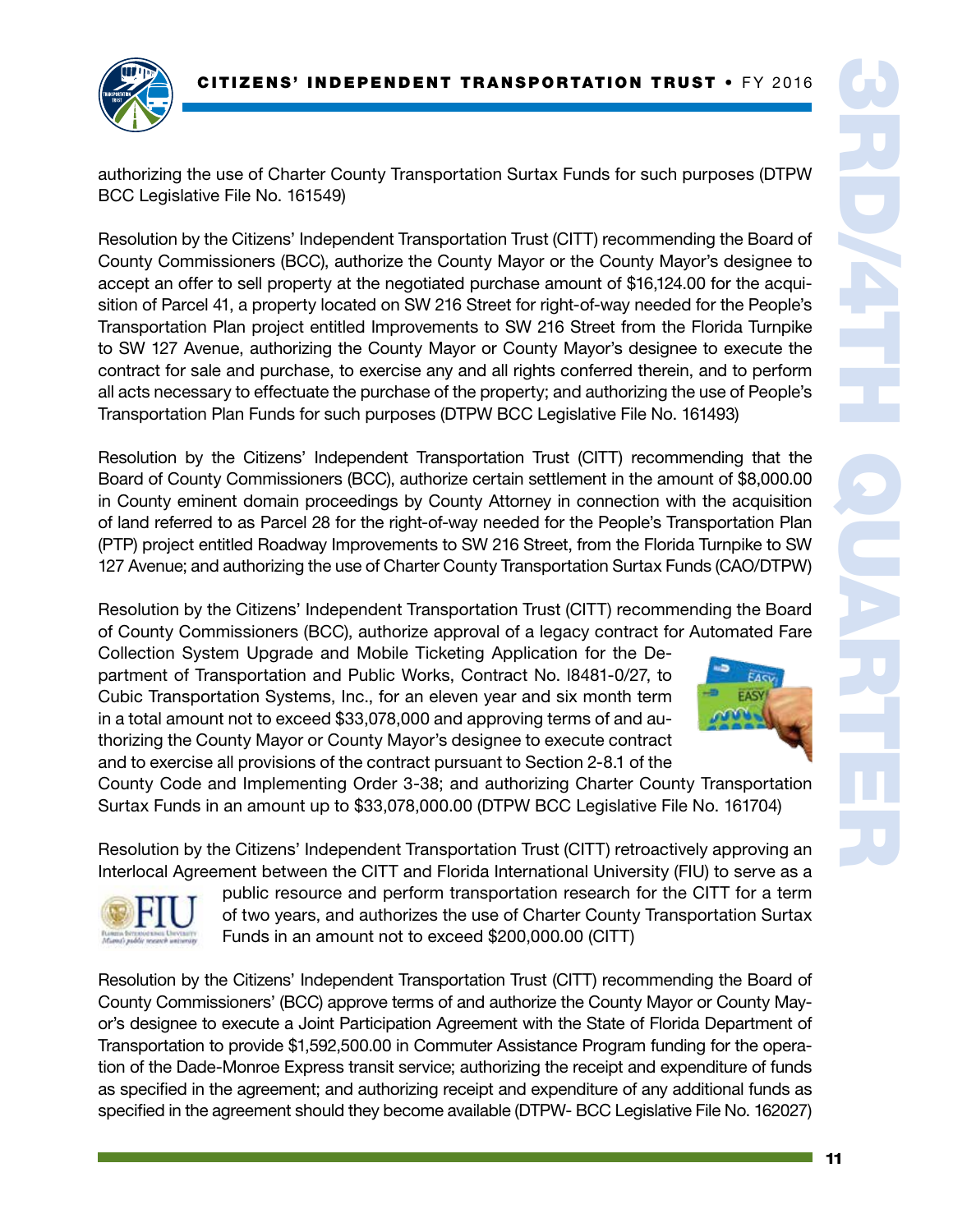

## ¢¢¢ Department of Transportation and Public Works Update

The Miami-Dade Department of Transportation and Public Works (DTPW) is responsible for implementing the transit and roadway improvements listed in the 5 Year Implementation Plan of the People's Transportation Plan (5 Year Plan). DTPW reports the following activities related to surtax funded transit projects during the 4th quarter:

| <b>Metrobus Fleet Inventory</b><br>FY 2015-2016 • Current as of September 30, 2017 |                                         |  |  |
|------------------------------------------------------------------------------------|-----------------------------------------|--|--|
| <b>Metrobus Vehicles</b>                                                           | <b>First Quarter Metrobus Inventory</b> |  |  |
| 30-foot Minibuses                                                                  | 77                                      |  |  |
| 40-foot Buses                                                                      | 688                                     |  |  |
| 45-foot Over-the-Road Coaches                                                      | 12                                      |  |  |
| 62-foot Articulated Buses                                                          | 68                                      |  |  |
| Contingency Fleet (not included in the Active Fleet)                               | 6                                       |  |  |
| <b>Total Metrobus Fleet</b>                                                        | 851                                     |  |  |

#### Golden Passport Program Issuances FY 2015-2016 • Current as of September 30, 2017

| <b>Golden Passport Program</b><br><b>Component</b>                        | <b>Issued in</b><br><b>3rd Quarter</b> | <b>Issued in</b><br><b>4th Quarter</b> | <b>Total Certified Golden/Patriot</b><br><b>Passport Users To Date</b> |
|---------------------------------------------------------------------------|----------------------------------------|----------------------------------------|------------------------------------------------------------------------|
| <b>Golden Passport: Over 65 Years</b><br>of Age Issued During the Quarter | 3,070                                  | 2,438                                  | 174,940                                                                |
| <b>Golden Passport: Under 65 Years</b><br>of Age Issued                   | 1.002                                  | 963                                    | 66,537                                                                 |
| <b>Patriot Passports Issued</b>                                           | 118                                    | 84                                     | 9,165                                                                  |
| <b>Total Golden Passport/Patriot</b><br><b>Passport</b>                   | 4,190                                  | 3,485                                  | 250,642                                                                |

The Miami-Dade Department of Transportation and Public Works (DTPW) is also responsible for implementing the Surtax funded public works improvements listed in the 5 Year Plan. DTPW reports the following activities related to projects funded by the Surtax during the 4th quarter:

### Advanced Traffic Management System (ATMS)

The Advanced Traffic Management System (ATMS) is an ongoing project to improve traffic management and mobility throughout Miami-Dade County. The initial phases of the ATMS project were to replace the Urban Traffic Control System (UTCS), which, along with the Traffic Control Center, were put into service in 1975 when Miami-Dade County began synchronizing and coordinating traffic signals as a means to ease congestion. As of August 2012, all 2,870 of traffic signals within Mi-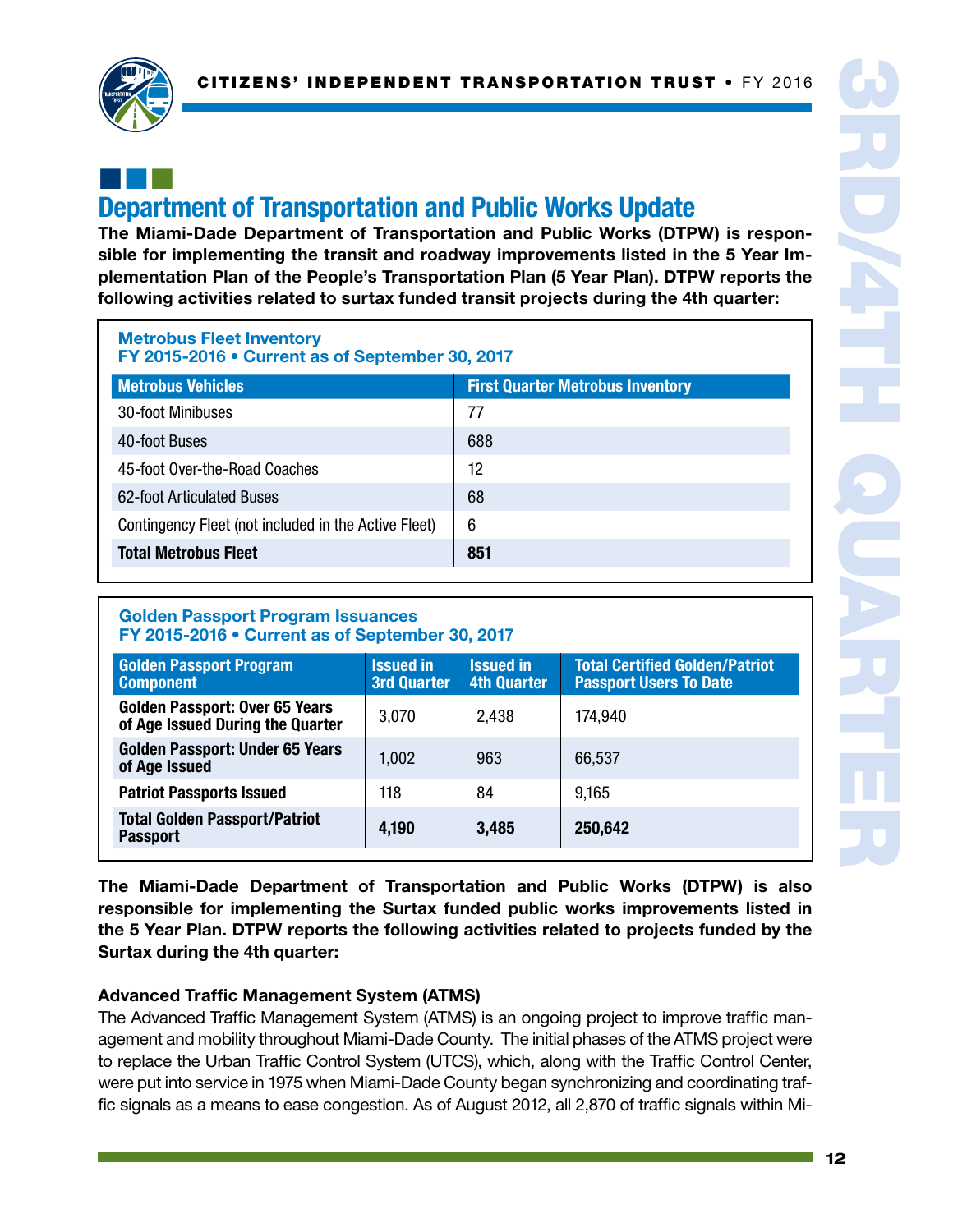



ami-Dade County are managed and monitored through the ATMS, which is currently the third largest centralized signal system in the United States. The ATMS project is continually evolving as new technologies are introduced allowing for more efficient traffic management. The next phases of the project will introduce more technology and provide Traffic Engineers more information and additional system intelligence in order to address traffic congestion in real time.

The DTPW is progressing on improving the communication system supporting the ATMS system. In the current fiscal year, all signals will be migrated to the wireless communication subsystem as a collaborative effort with the Miami-Dade Information Technology Department.

In partnership with the Florida Department of Transportation (FDOT), the Traffic Signal and Signs Division of DPTW is in the process of implementing new technologies such as CCTV, Real-time travel information detection, adaptive traffic signal controls and connected vehicles along corridors in Miami Dade County to improve traffic mobility. These Congestion Management initiatives are part of Phase 3 of the ATMS program and are being piloted along 12 major corridors. Additionally, the Traffic Signal and Signs division has been testing the next generation of traffic signal control units that will ultimately be installed throughout the County. The Caltran 2070LX project along NW 36th Street has deployed this next generation of traffic controllers at 12 intersections in order to evaluate the performance of these controllers within the existing infrastructure and environmental conditions

### Neighborhood Improvement Projects

DTPW continues to coordinate the Neighborhood Improvement Projects with County Commissioners' Offices. Improvements in this category include resurfacing, sidewalks, ADA ramps and connectors, drainage, guardrails, striping, traffic signals, and traffic calming.



In an effort to accelerate projects, DTPW continues to take advantage of various contracting mechanisms, such as the County's Miscellaneous Construction Contract Program (MCC). The MCC program is an open competitive process which allows for an expedited procurement. The MCC program provides all contractors countywide with a fair opportunity to compete for work on County construction projects, and has a direct beneficial impact to the County by accelerating construction projects.

| <b>PWWM Transportation Trust Approved</b> |                       |
|-------------------------------------------|-----------------------|
| <b>Number of Contracts</b>                | Total Contract Amount |
| 139                                       | \$117.71 million      |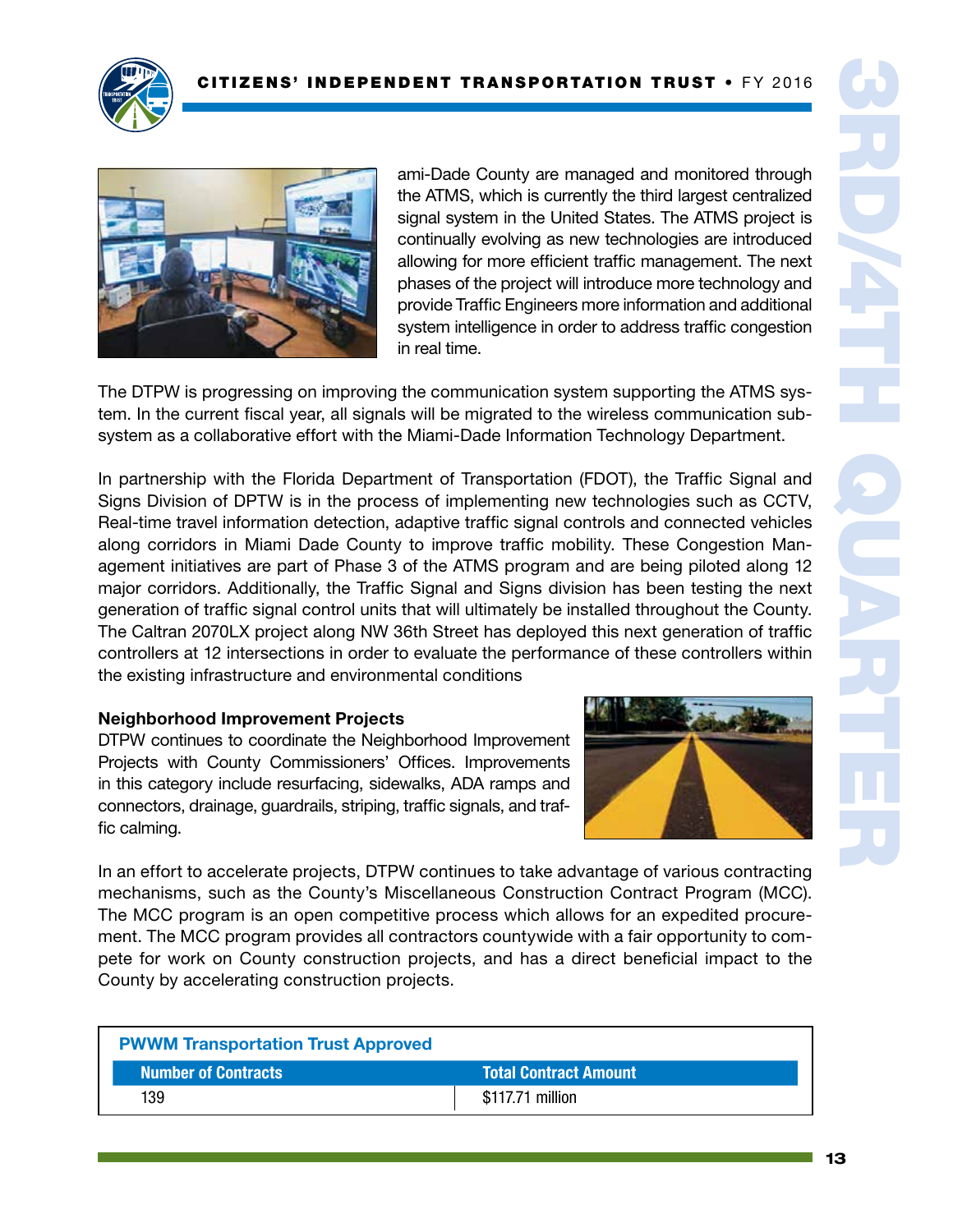

## ¢¢¢ Disadvantaged Business Enterprise (DBE) and Small Business Participation Reporting

The Transportation Trust monitors and reports on the level of participation by small and disadvantaged businesses in contracts receiving transportation Surtax funds. It is supported in this effort by the Department of Transportation and Public Works, Office of Civil Rights and the Miami-Dade Internal Services Department (ISD) Small Business Development Division.

The federal Disadvantaged Business Enterprise (DBE) program encourages the development and use of companies owned and controlled by minorities, women, and socially and economically disadvantaged individuals on federally-aided projects. The County program tracks contracts awarded with Surtax funding and subject to local small business goals, wages and Community Workforce requirements. The following activity is reported during the 4th quarter.

#### Miami-Dade Internal Services Department • Small Business Development Division

- Small Business Enterprise Goods and Services Program formerly known as Small Business Enterprise (SBE) Program
- Small Business Enterprise Architectural and Engineering Program formerly known as Community Business Enterprise (CBE)
- Small Business Enterprise Construction Program formerly known as Community Small Business Enterprise (CSBE)

| <b>Surtax-Funded Contracts With Measures</b><br>FY 2015-2016 • Current as of September 30, 2017 |                                                       |                                          |                                        |                                                                                     |
|-------------------------------------------------------------------------------------------------|-------------------------------------------------------|------------------------------------------|----------------------------------------|-------------------------------------------------------------------------------------|
| <b>Approved</b><br><b>Contracts</b>                                                             | Number of<br><b>Surtax Funded</b><br><b>Contracts</b> | <b>Contracts With</b><br><b>Measures</b> | <b>Contract Award</b><br><b>Amount</b> | <b>Payments to Small</b><br><b>Businesses (CBE, CSBE,</b><br><b>MICRO/SBE, SBE)</b> |
| 3rd Quarter<br>FY 2015-2016                                                                     | 9                                                     | 4                                        | \$170,797,694                          | \$1,735,527                                                                         |
| 4th Quarter<br>FY 2015-2016                                                                     | 2                                                     |                                          | \$33,656,197                           | \$578,197                                                                           |
| Program-to-Date<br>FY 2004-2005 -<br>FY 2015-2016                                               | 407                                                   | 123                                      | \$3,258,079,198.38                     | \$168,097,371                                                                       |

#### Miami-Dade Transit • Office of Civil Rights • Transit Contracts Compliance

| <b>Disadvantaged Business Enterprise (DBE) Contractors</b><br><b>PTP Funded Contracts</b><br>FY 2015-2016 • Current as of September 30, 2017 |       |                   |  |
|----------------------------------------------------------------------------------------------------------------------------------------------|-------|-------------------|--|
| <b>Contractors</b>                                                                                                                           | Total | <b>Total Paid</b> |  |
| <b>Prime Contractors</b>                                                                                                                     | 4     | \$16,185,875      |  |
| <b>DBE Subcontractors</b>                                                                                                                    | 10    | \$21,009,026      |  |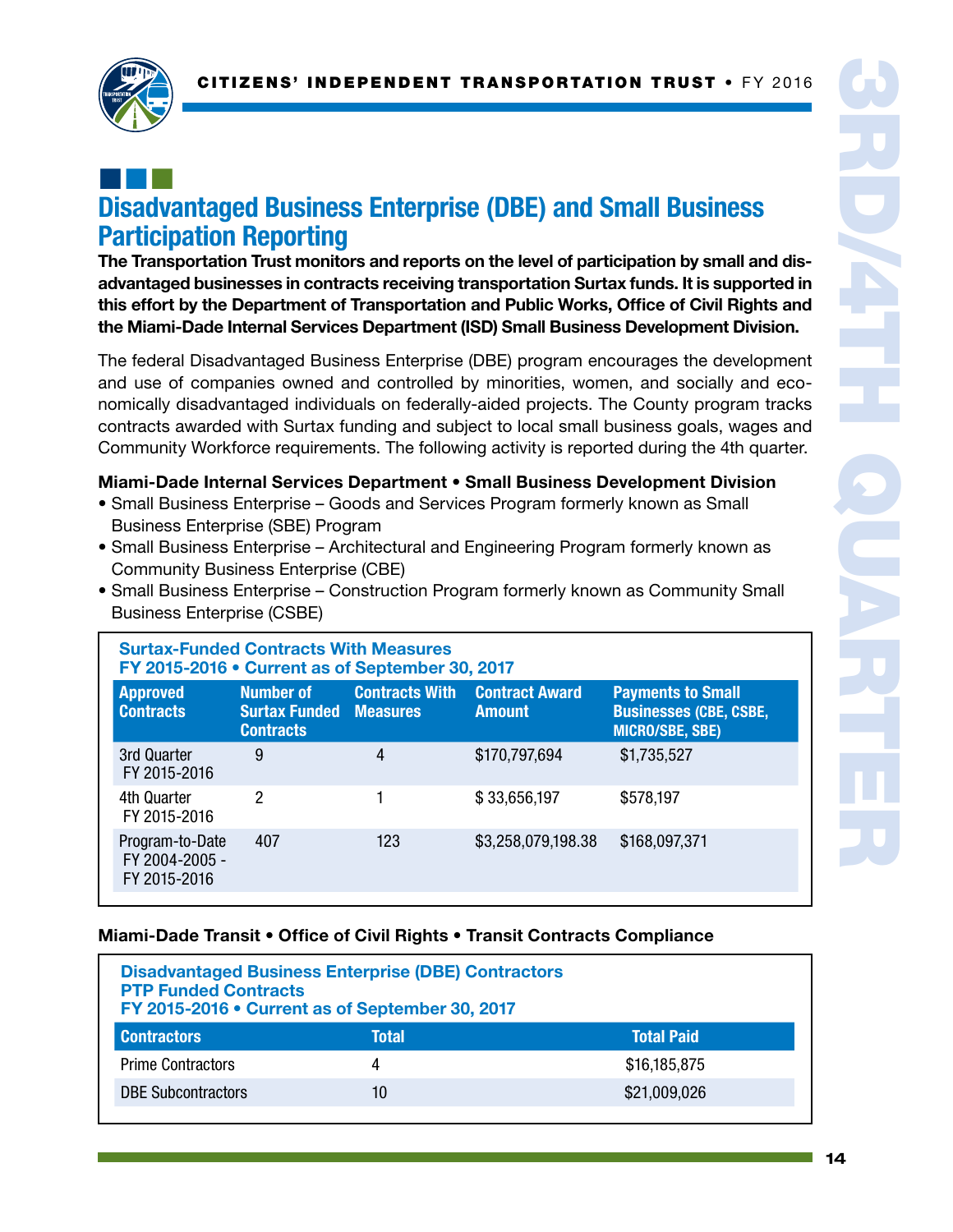

## ¢¢¢ PTP Municipal Update



Twenty percent (20%) of Charter County Transportation Surtax Funds (Surtax) proceeds are allocated to the thirty-four (34) municipalities eligible to receive PTP funds. Each city receives a pro rata share of Surtax funds based on population to develop or enhance its public transit and transportation systems.

A total of \$14,828,973 in Surtax funds was transferred to the Municipal Transportation Program during the 4th quarter and the municipalities have received \$563,712,874 since the People's Transportation Plan was ap¬proved in 2002.

## Surtax Funds Transferred to Municipalities

| <b>3rd Quarter</b> | 4th Quarter  | <b>Total Transfers Since 2002</b> |
|--------------------|--------------|-----------------------------------|
| \$15,092,722       | \$14,828,973 | \$563,712,874                     |

The cities experienced an increase in ridership for fiscal year 2015 -2016. The twenty-five (25) municipal circulators that service twenty-seven (27) of the thirty-four cities in Miami-Dade County transported approximately 9.9 million riders for the fiscal year. The fourth quarter numbers of 2,699,196 boardings increased the total fiscal years number to 9,892,878. This is an approximate 8% increase from last fiscal year's total of 9,210,390.

Some of the top performing systems during the 4th quarter were the City of Miami with 1.2 million passengers, the City of Miami Beach with 437,499 passengers, the City of Aventura with 66, 503 and the City of Doral carrying 135,000 passengers.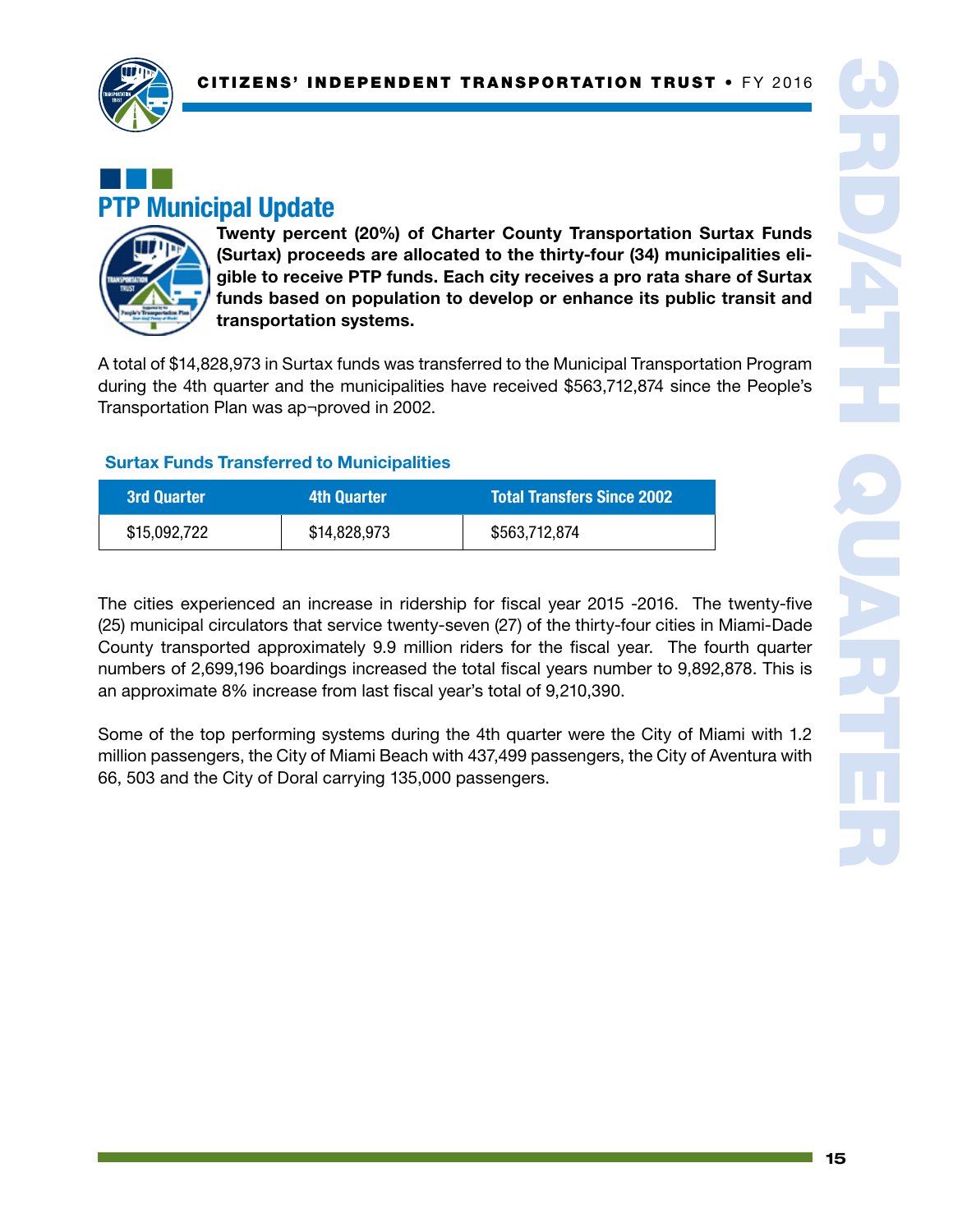

## Municipal Trolley Systems







City of West Miami



City of Hialeah



City of North Miami



Town of Miami Lakes



Town of Cutler Bay



City of Homestead



City of Miami Beach



Town of Medley

1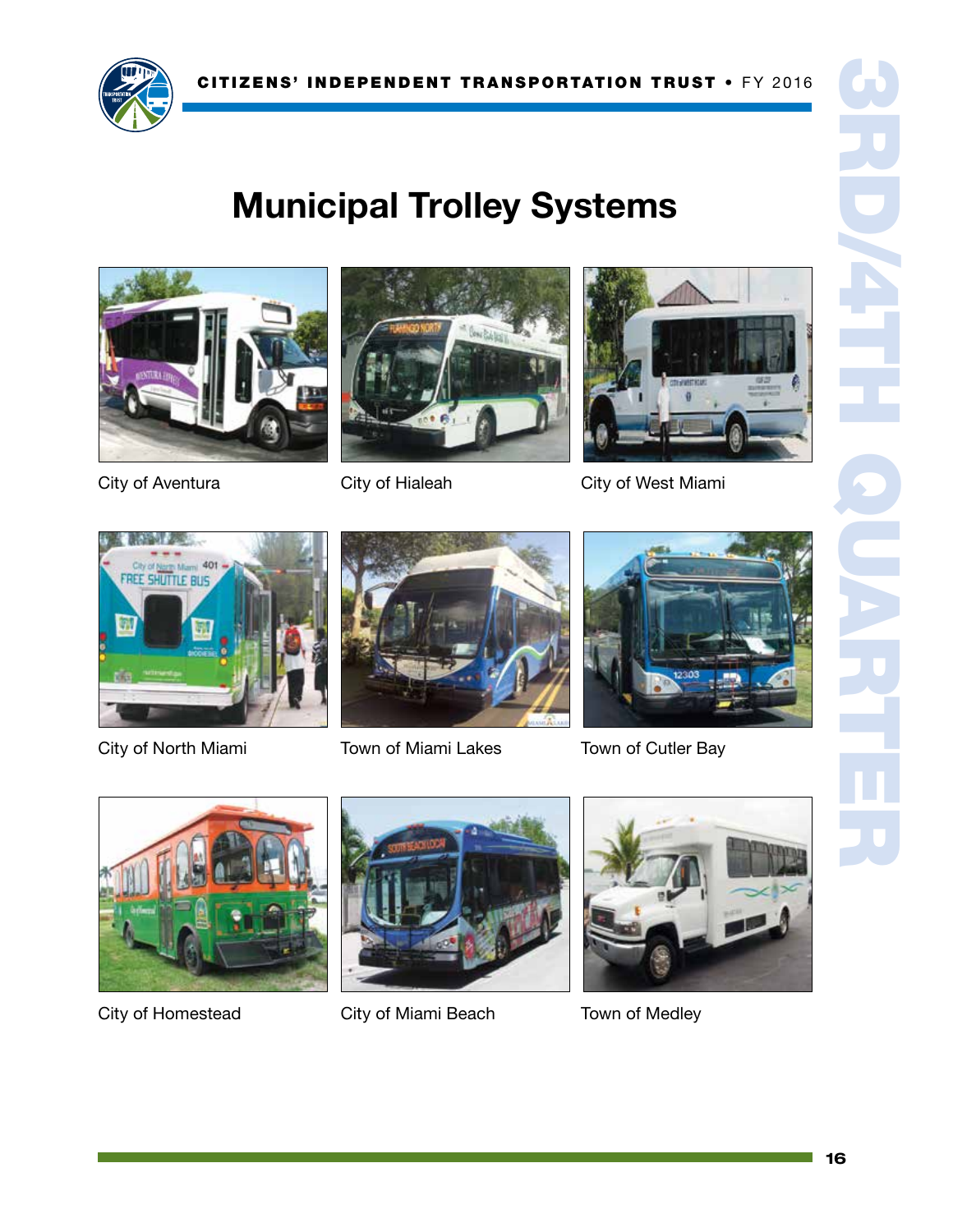

## ¢¢¢ PTP Finance

The Office of the Citizens' Independent Transportation Trust (OCITT) receives Surtax revenue from the State of Florida and transfers it to eligible recipients such as Miami-Dade County, County departments and the municipalities participating in the PTP Municipal Transportation Program. The OCITT received in Surtax proceeds \$64,849,351 in the 3rd Quarter and \$60,578,390 during the 4th Quarter. Cumulative distributions to-date are reported as follows:

#### PTP Finance Report Cumulative Surtax Collections Program-to-Date

|                                               | 3rd Quarter<br><b>Cumulative Total</b> | <b>4th Quarter</b><br><b>Cumulative Total</b> |
|-----------------------------------------------|----------------------------------------|-----------------------------------------------|
| <b>Surtax received</b>                        | \$2,580,552,508                        | \$2,641,130,898                               |
| Interest earned                               | \$18,931,278                           | \$19,011,963                                  |
| <b>Transferred to DTPW - Transit</b>          | \$1,729,505,431                        | \$1,816,215,458                               |
| <b>Transferred to DTPWD - Public Works</b>    | \$175,568,407                          | \$186,054,507                                 |
| <b>Transferred to OCITT</b>                   | \$21,208,763                           | \$22,414,089                                  |
| <b>Transferred to Municipalities</b>          | \$548,883,901                          | \$563,712,874                                 |
| <b>Transferred to Others (Communications)</b> | \$325,699                              | \$325,699                                     |
| <b>Cash Balance</b>                           | \$123,991,585                          | \$71,420,235                                  |

Notes: The cumulative numbers presented above are preliminary as of 9/30/2016. The numbers may change once prior-year entries are completed

The Cash Balance includes \$1,603,749 recaptured from municipalities in non-compliance being held for redistribution to the remaining municipalities and \$75,831,333 being kept in a reserve account for future capital expansion.